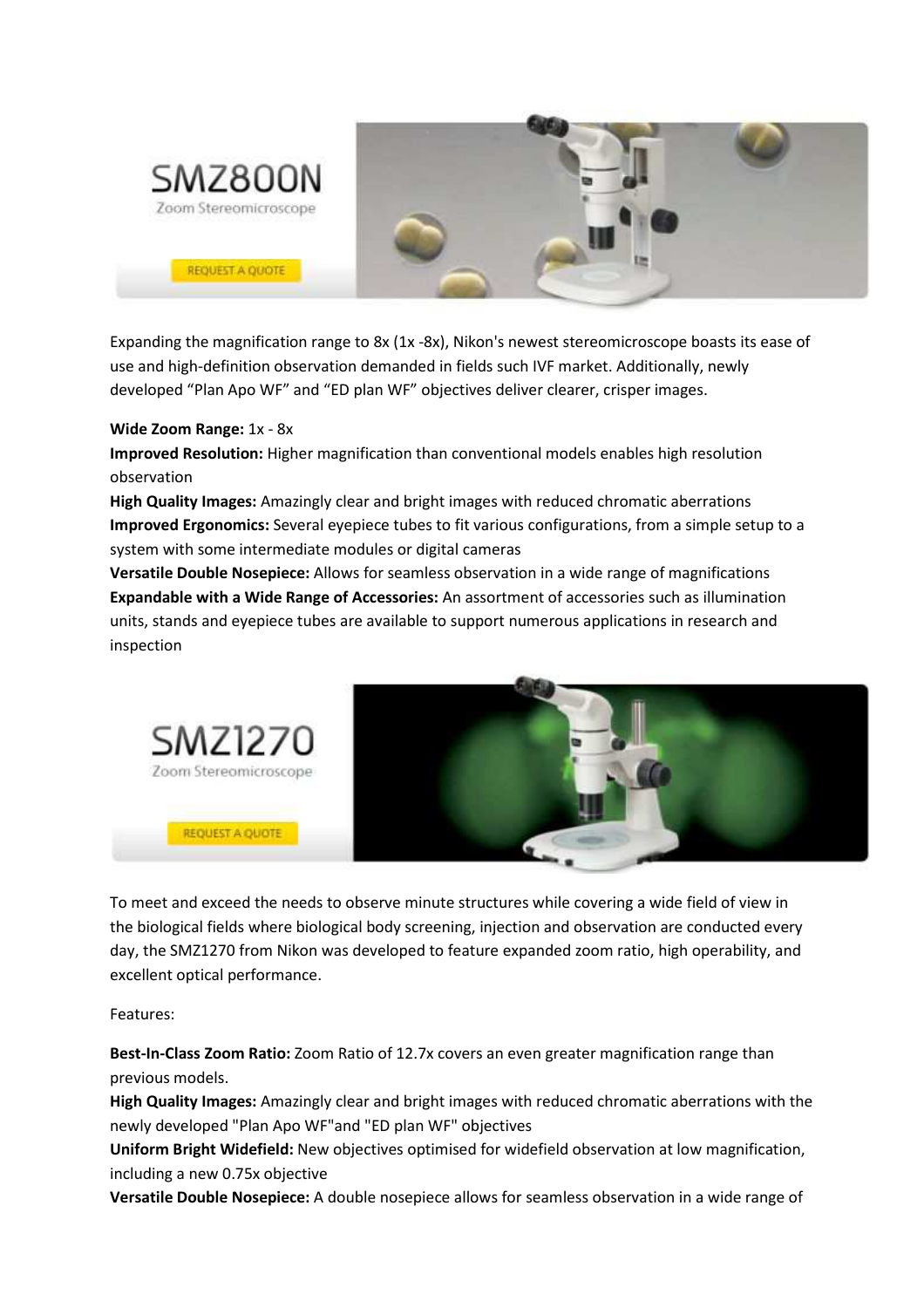## magnifications

**Improved Ergonomics:** Ergonomic eyepiece tube and slimline plain and diascopic LED stands **Expandable with a Wide Range of Accessories:** An assortment of accessories is available such as illumination units, stands and eyepiece tubes



OCC Illumination

Diascopic brightfield

OCC illumination boosts the contrast of transparent sample structures Hemicentrotus pulcherrimus in two-cell stage

illumination LED Diascopic Illumation Base and P-DSF32 stand, image contrast under OCC illumination can be easily adjusted





Brain of adult drosophila exicted with GFP Image courtesy of Hokto Kazama, Ph.D., Circuit Mechamisms of sensory Perception, brain Science Institute, RIKEN



To meet and exceed the needs to observe minute structures while covering a wide field of view in the biological fields where biological body screening, injection and observation are conducted every

Fibres Semiconductor